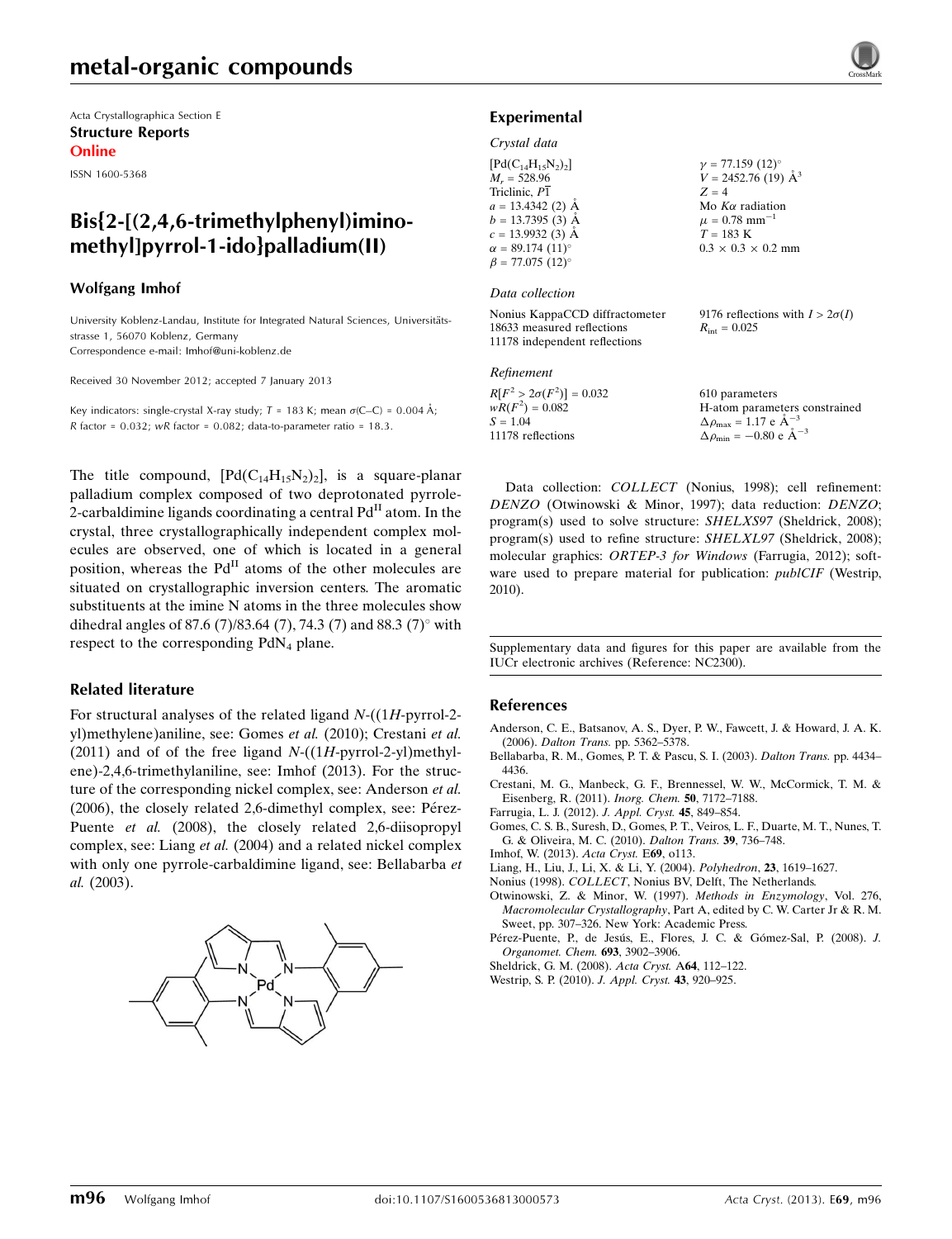# **supporting information**

*Acta Cryst.* (2013). E**69**, m96 [doi:10.1107/S1600536813000573]

# **Bis{2-[(2,4,6-trimethylphenyl)iminomethyl]pyrrol-1-ido}palladium(II)**

# **Wolfgang Imhof**

# **S1. Comment**

In the course of a project related to the supramolecular structures of square planar nickel and palladium complexes of pyrrole-2-carbaldehyde based Schiff base ligands in comparison with the structures of the free ligands the molecular structure of the title compound was determined. The free ligands form centrosymmetric dimers *via* N—H···N hydrogen bonds between the pyrrole NH function and the imine nitrogen atom of a neighboring molecule (Crestani *et al.*, 2011; Gomes *et al.*, 2010; Imhof, 2013).

In the crystal structure three crystallographically independent complexes are observed of which one is located in a general position, whereas the palladium atoms of the other molecules are situated on crystallographic inversion centers (Figures 1–3). The aromatic substituents at the imine nitrogen atoms show dihedral angles of 87.6 (7)° and 83.64 (7)° (molecule 1), 74.3 (7)° (molecule 2) and 88.3 (7)° (molecule 3) with respect to the corresponding PdN<sub>4</sub> plane. As it is expected bond lengths in the NCCN backbone of the ligands change upon coordination to palladium corresponding to a delocalized formally anionic 1,4-diazadienyl subunit coordinating the metal atoms. Highly related nickel and palladium complexes show similar structural features (Anderson *et al.*, 2006; Bellabarba *et al.*, 2003; Liang *et al.*, 2004; Pérez-Puente *et al.*, 2008).

## **S2. Experimental**

 $N-(1H-Pyrrol-2-yl)$ methylene)-2,4,6-trimethylaniline (213 mg, 1 mmol) and  $[Pd(PPh<sub>3</sub>)<sub>4</sub>]$  (580 mg, 0.5 mmol) were dissolved in 20 ml anhydrous toluene under an argon atmosphere. After the solution is stirred at room temperature for 2 h it was filtered through a short bed of celite. Afterwards the solution was concentrated to *ca* 10 ml *in vacuo*. Crystalline material of the title compound was obtained from this solution after 1 week at -20°C (yield: 214 mg, 81%).

## **S3. Refinement**

Hydrogen atoms have been included into the refinement in calculated positions (methyl H atoms allowed to rotate but not to tip) with fixed thermal parameter of  $U_{iso}(H) = 1.2 U_{eq}(C)$  for aromatic C—H groups and the imine C—H function and a thermal parameter of  $U_{iso}(H) = 1.5$   $U_{eq}(C)$  for methyl groups.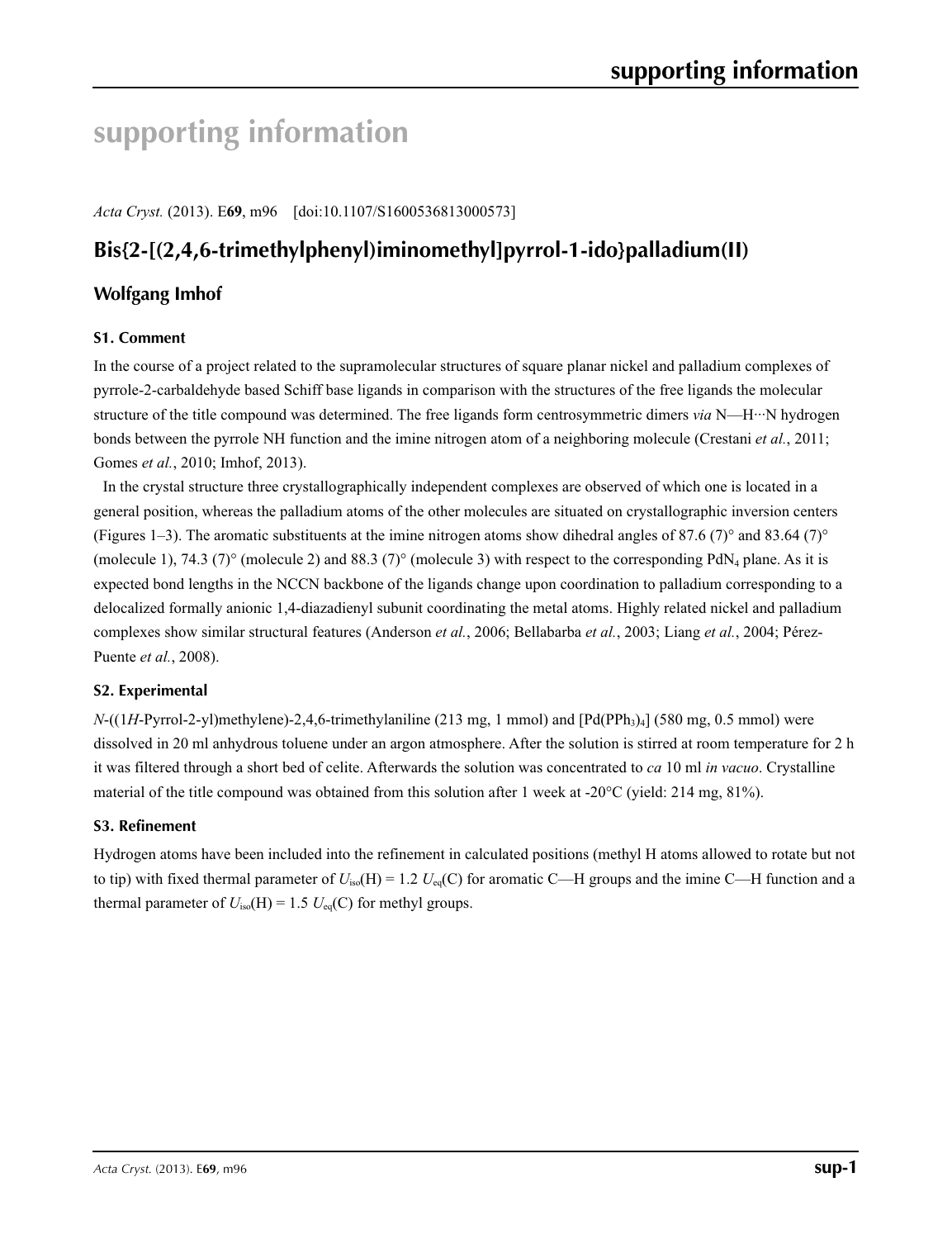

# **Figure 1**

Molecular structure of the molecule in general positions in the unit cell with thermal ellipsoids at the 50% probability level.



# **Figure 2**

Molecular structure of the molecule with Pd2 being situated at a inversion center with thermal ellipsoids at the 50% probability level ( $i = -x, -1 - y, -z$ ).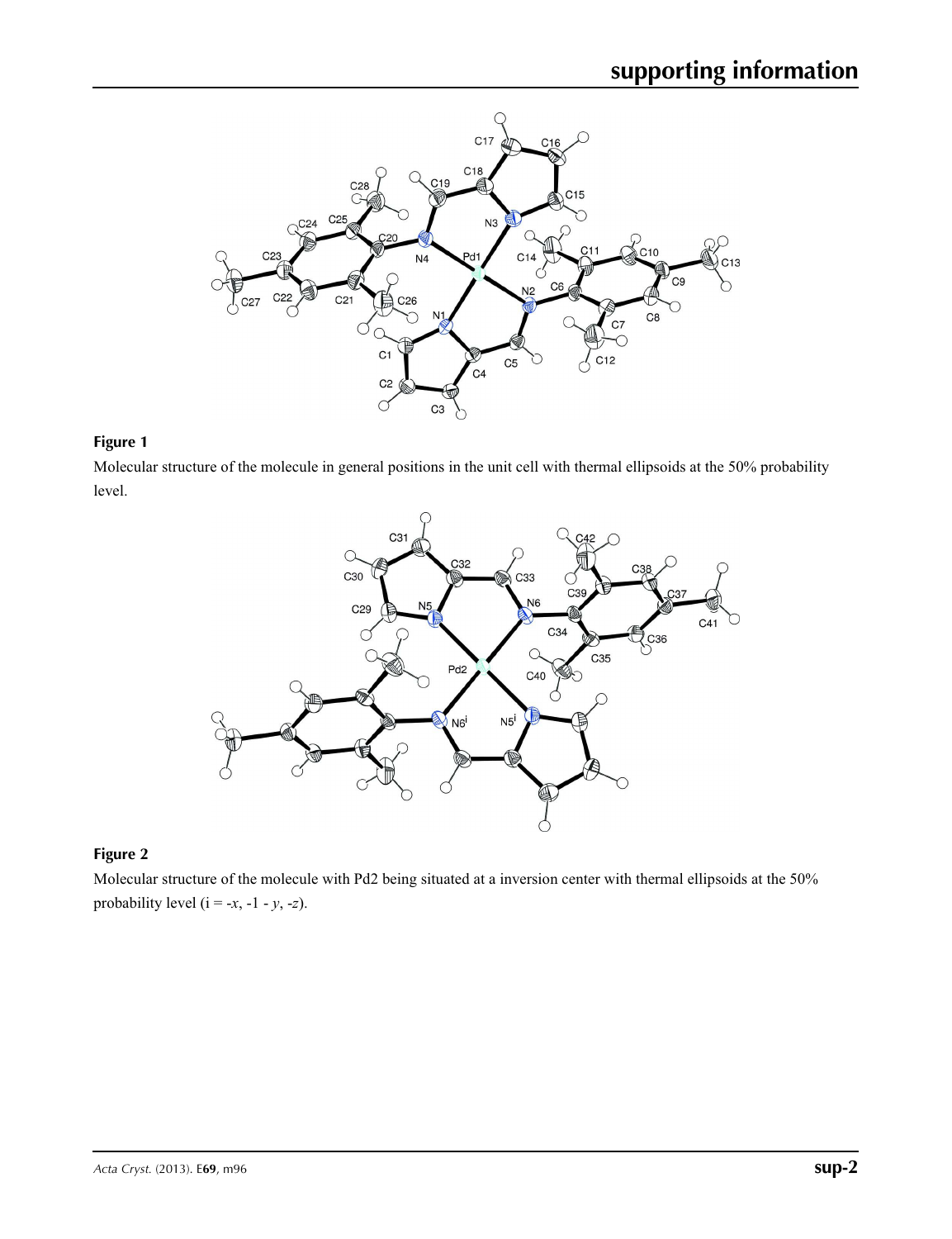

# **Figure 3**

 $S = 1.04$ 

11178 reflections 610 parameters

Molecular structure of the molecule with Pd3 being situated at a inversion center with thermal ellipsoids at the 50% probability level  $(i = 1 - x, -1 - y, -z)$ .

## **Bis{2-[(2,4,6-trimethylphenyl)iminomethyl]pyrrol-1-ido}palladium(II)**

| Crystal data                                                                                                                                                                                                                                                                                     |                                                                                                                                                                                                                                                                                      |
|--------------------------------------------------------------------------------------------------------------------------------------------------------------------------------------------------------------------------------------------------------------------------------------------------|--------------------------------------------------------------------------------------------------------------------------------------------------------------------------------------------------------------------------------------------------------------------------------------|
| $[Pd(C_{14}H_{15}N_2)_2]$<br>$M_r = 528.96$<br>Triclinic, P1<br>Hall symbol: -P 1<br>$a = 13.4342(2)$ Å<br>$b = 13.7395$ (3) Å<br>$c = 13.9932(3)$ Å<br>$\alpha$ = 89.174 (11) <sup>o</sup><br>$\beta$ = 77.075 (12) <sup>o</sup><br>$\gamma = 77.159(12)$ °<br>$V = 2452.76(19)$ Å <sup>3</sup> | $Z = 4$<br>$F(000) = 1088$<br>$D_x = 1.432$ Mg m <sup>-3</sup><br>Mo Ka radiation, $\lambda = 0.71073$ Å<br>Cell parameters from 18633 reflections<br>$\theta$ = 1.5–27.5°<br>$\mu = 0.78$ mm <sup>-1</sup><br>$T = 183 \text{ K}$<br>Cube, yellow<br>$0.3 \times 0.3 \times 0.2$ mm |
| Data collection                                                                                                                                                                                                                                                                                  |                                                                                                                                                                                                                                                                                      |
| Nonius KappaCCD<br>diffractometer<br>Radiation source: fine-focus sealed tube<br>Graphite monochromator<br>$\varphi$ and $\omega$ scans<br>18633 measured reflections<br>11178 independent reflections                                                                                           | 9176 reflections with $I > 2\sigma(I)$<br>$R_{\rm int} = 0.025$<br>$\theta_{\text{max}} = 27.5^{\circ}, \theta_{\text{min}} = 1.5^{\circ}$<br>$h = -17 \rightarrow 17$<br>$k = -17 \rightarrow 16$<br>$l = -17 \rightarrow 18$                                                       |
| Refinement                                                                                                                                                                                                                                                                                       |                                                                                                                                                                                                                                                                                      |
| Refinement on $F^2$<br>Least-squares matrix: full<br>$R[F^2 > 2\sigma(F^2)] = 0.032$<br>$wR(F^2) = 0.082$                                                                                                                                                                                        | 0 restraints<br>Primary atom site location: structure-invariant<br>direct methods<br>Secondary atom site location: difference Fourier                                                                                                                                                |

map

Hydrogen site location: inferred from

neighbouring sites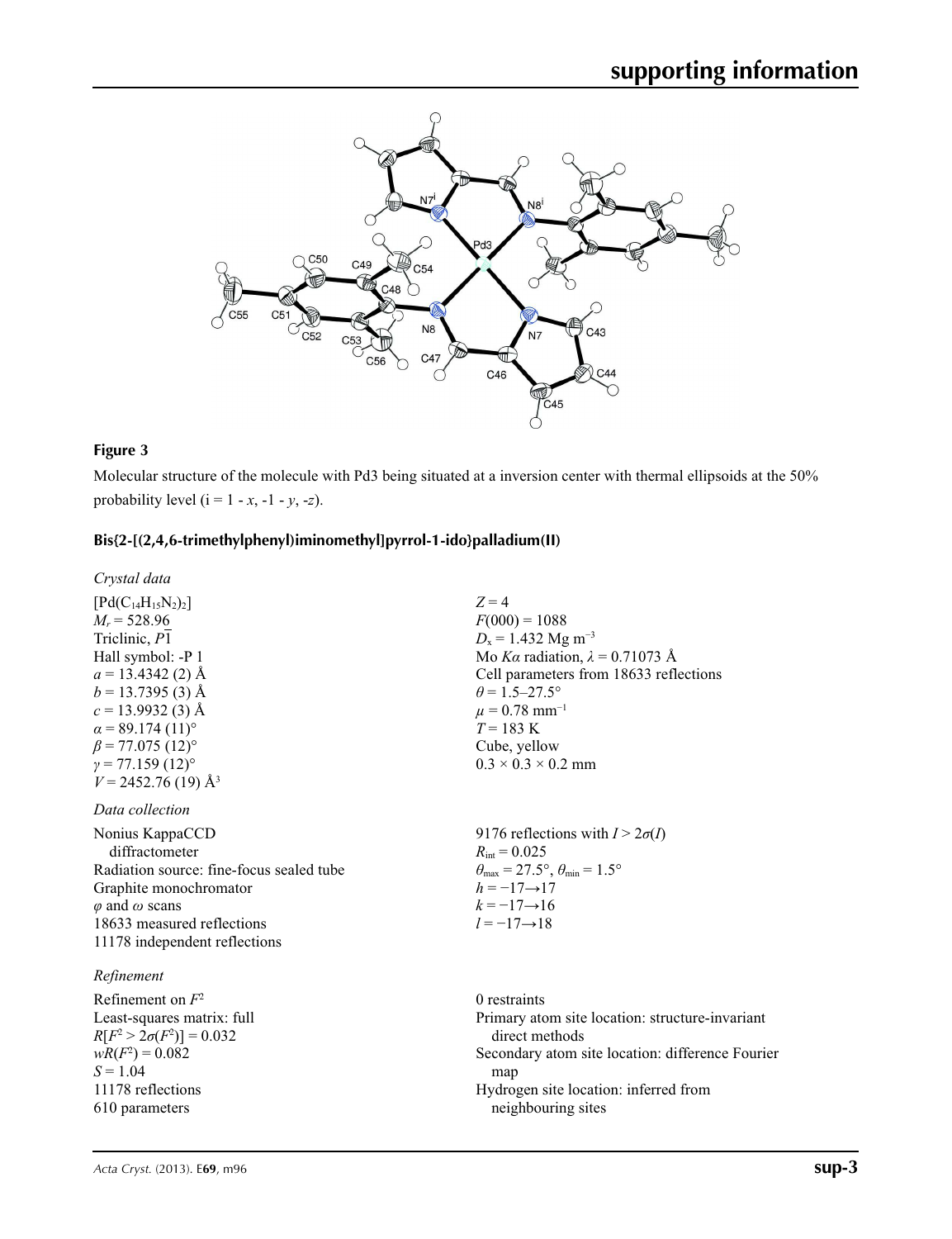| H-atom parameters constrained                     | $(\Delta/\sigma)_{\text{max}} = 0.013$             |
|---------------------------------------------------|----------------------------------------------------|
| $w = 1/[\sigma^2(F_0^2) + (0.0378P)^2 + 0.9566P]$ | $\Delta \rho_{\text{max}} = 1.17 \text{ e A}^{-3}$ |
| where $P = (F_0^2 + 2F_c^2)/3$                    | $\Delta\rho_{\rm min} = -0.80 \text{ e A}^{-3}$    |

*Special details*

**Geometry**. All e.s.d.'s (except the e.s.d. in the dihedral angle between two l.s. planes) are estimated using the full covariance matrix. The cell e.s.d.'s are taken into account individually in the estimation of e.s.d.'s in distances, angles and torsion angles; correlations between e.s.d.'s in cell parameters are only used when they are defined by crystal symmetry. An approximate (isotropic) treatment of cell e.s.d.'s is used for estimating e.s.d.'s involving l.s. planes. **Refinement**. Refinement of  $F^2$  against ALL reflections. The weighted *R*-factor  $wR$  and goodness of fit *S* are based on  $F^2$ ,

conventional *R*-factors *R* are based on *F*, with *F* set to zero for negative  $F^2$ . The threshold expression of  $F^2 > \sigma(F^2)$  is used only for calculating *R*-factors(gt) *etc*. and is not relevant to the choice of reflections for refinement. *R*-factors based on *F*<sup>2</sup> are statistically about twice as large as those based on *F*, and *R*- factors based on ALL data will be even larger.

*Fractional atomic coordinates and isotropic or equivalent isotropic displacement parameters (Å2 )*

|                   | $\boldsymbol{x}$ | $\mathcal{Y}$ | Z            | $U_{\rm iso}*/U_{\rm eq}$ |  |
|-------------------|------------------|---------------|--------------|---------------------------|--|
| Pd1               | 0.163237(12)     | 0.246906(13)  | 0.464295(12) | 0.02049(6)                |  |
| N1                | 0.21166(14)      | 0.30994(14)   | 0.33580(14)  | 0.0215(4)                 |  |
| C1                | 0.29683(18)      | 0.33558(18)   | 0.28211(17)  | 0.0248(5)                 |  |
| H1A               | 0.3645           | 0.3190        | 0.2961       | $0.030*$                  |  |
| C2                | 0.27183(18)      | 0.39051(17)   | 0.20209(18)  | 0.0264(5)                 |  |
| H2A               | 0.3185           | 0.4172        | 0.1530       | $0.032*$                  |  |
| C <sub>3</sub>    | 0.16522(18)      | 0.39838(17)   | 0.20851(18)  | 0.0252(5)                 |  |
| H <sub>3</sub> A  | 0.1250           | 0.4313        | 0.1648       | $0.030*$                  |  |
| C4                | 0.12957(18)      | 0.34839(17)   | 0.29177(17)  | 0.0226(5)                 |  |
| N2                | 0.02318(14)      | 0.28818(14)   | 0.42391(14)  | 0.0221(4)                 |  |
| C <sub>5</sub>    | 0.03045(18)      | 0.33428(17)   | 0.34115(18)  | 0.0241(5)                 |  |
| H <sub>5</sub> A  | $-0.0296$        | 0.3577        | 0.3149       | $0.029*$                  |  |
| C6                | $-0.07864(17)$   | 0.27543(18)   | 0.47480(17)  | 0.0236(5)                 |  |
| C7                | $-0.14339(18)$   | 0.35159(18)   | 0.53961(18)  | 0.0272(5)                 |  |
| C8                | $-0.24287(19)$   | 0.33935(19)   | 0.58602(19)  | 0.0314(6)                 |  |
| H <sub>8</sub> A  | $-0.2885$        | 0.3912        | 0.6293       | $0.038*$                  |  |
| C9                | $-0.27738(18)$   | 0.2546(2)     | 0.57123(18)  | 0.0302(6)                 |  |
| C10               | $-0.2091(2)$     | 0.1790(2)     | 0.50884(19)  | 0.0325(6)                 |  |
| H10A              | $-0.2312$        | 0.1197        | 0.4989       | $0.039*$                  |  |
| C11               | $-0.10875(19)$   | 0.18755(19)   | 0.46022(18)  | 0.0286(5)                 |  |
| C12               | $-0.1079(2)$     | 0.4439(2)     | 0.5595(2)    | 0.0452(7)                 |  |
| H12A              | $-0.0394$        | 0.4249        | 0.5763       | $0.068*$                  |  |
| H12B              | $-0.1589$        | 0.4831        | 0.6142       | $0.068*$                  |  |
| H12C              | $-0.1024$        | 0.4840        | 0.5008       | $0.068*$                  |  |
| C13               | $-0.3866(2)$     | 0.2449(2)     | 0.6208(2)    | 0.0430(7)                 |  |
| H <sub>13</sub> A | $-0.4379$        | 0.3013        | 0.6041       | $0.064*$                  |  |
| H13B              | $-0.3938$        | 0.2449        | 0.6920       | $0.064*$                  |  |
| H <sub>13</sub> C | $-0.3988$        | 0.1823        | 0.5983       | $0.064*$                  |  |
| C14               | $-0.0364(2)$     | 0.1042(2)     | 0.3940(2)    | 0.0490(8)                 |  |
| H14A              | 0.0308           | 0.0866        | 0.4135       | $0.074*$                  |  |
| H14B              | $-0.0251$        | 0.1256        | 0.3261       | $0.074*$                  |  |
| H14C              | $-0.0677$        | 0.0458        | 0.3992       | $0.074*$                  |  |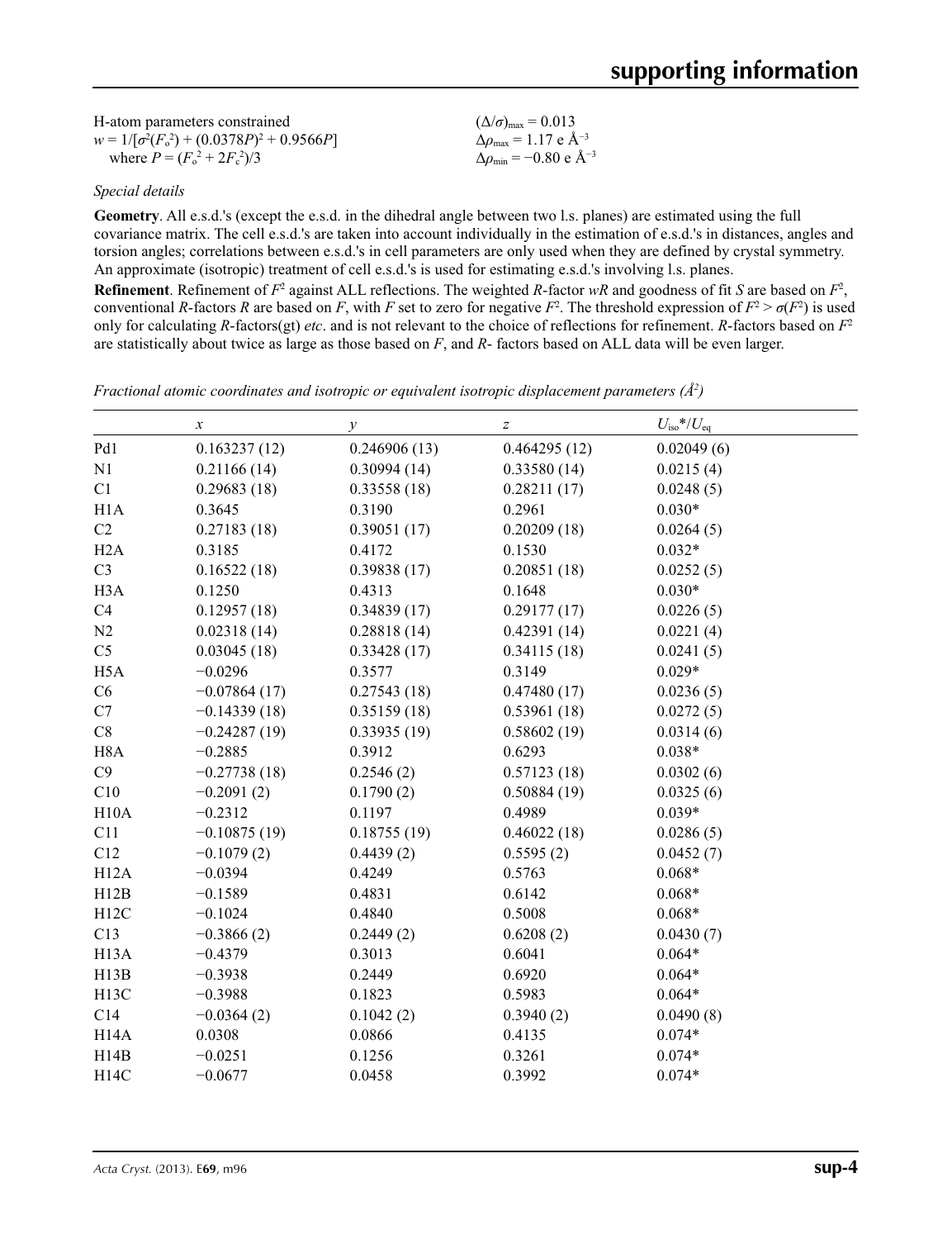| N <sub>3</sub>    |                          |                       |                       |                       |
|-------------------|--------------------------|-----------------------|-----------------------|-----------------------|
|                   | 0.11406(15)              | 0.18656(15)           | 0.59387(14)           | 0.0250(4)             |
| C15<br>H15A       | 0.02657(19)<br>$-0.0418$ | 0.17013(18)<br>0.1904 | 0.65332(18)<br>0.6413 | 0.0270(5)<br>$0.032*$ |
| C16               | 0.05000(19)              | 0.11904(17)           | 0.73526(18)           | 0.0273(5)             |
| <b>H16A</b>       | 0.0016                   | 0.0992                | 0.7882                | $0.033*$              |
|                   |                          |                       |                       | 0.0307(6)             |
| C17               | 0.1577(2)<br>0.1975      | 0.10277(19)<br>0.0689 | 0.72446(18)<br>0.7681 |                       |
| H17A              |                          |                       |                       | $0.037*$              |
| C18               | 0.19615(18)              | 0.14559(19)           | 0.63729(18)           | 0.0281(5)             |
| C19               | 0.29609(19)              | 0.1542(2)             | 0.58527(18)           | 0.0311(6)             |
| H <sub>19</sub> A | 0.3566                   | 0.1257                | 0.6091                | $0.037*$              |
| N <sub>4</sub>    | 0.30427(15)              | 0.20230(16)           | 0.50320(15)           | 0.0267(4)             |
| C20               | 0.40720(17)              | 0.20400(18)           | 0.44600(17)           | 0.0252(5)             |
| C21               | 0.44577(18)              | 0.29036(19)           | 0.44667(18)           | 0.0287(5)             |
| C22               | 0.54514(19)              | 0.2896(2)             | 0.39070(18)           | 0.0302(5)             |
| H22A              | 0.5723                   | 0.3476                | 0.3915                | $0.036*$              |
| C <sub>23</sub>   | 0.60637(18)              | 0.2066(2)             | 0.33336(18)           | 0.0286(5)             |
| C <sub>24</sub>   | 0.56480(19)              | 0.1234(2)             | 0.33281(19)           | 0.0310(6)             |
| H24A              | 0.6055                   | 0.0664                | 0.2935                | $0.037*$              |
| C <sub>25</sub>   | 0.46576(18)              | 0.11966(19)           | 0.38757(18)           | 0.0278(5)             |
| C <sub>26</sub>   | 0.3817(2)                | 0.3823(2)             | 0.5075(2)             | 0.0424(7)             |
| H26A              | 0.4168                   | 0.4378                | 0.4918                | $0.064*$              |
| H26B              | 0.3747                   | 0.3685                | 0.5773                | $0.064*$              |
| H26C              | 0.3120                   | 0.4002                | 0.4930                | $0.064*$              |
| C27               | 0.7144(2)                | 0.2080(2)             | 0.2737(2)             | 0.0406(7)             |
| H27A              | 0.7564                   | 0.1395                | 0.2615                | $0.061*$              |
| H27B              | 0.7481                   | 0.2467                | 0.3098                | $0.061*$              |
| H27C              | 0.7088                   | 0.2388                | 0.2109                | $0.061*$              |
| C28               | 0.4231(2)                | 0.0275(2)             | 0.3841(2)             | 0.0391(6)             |
| <b>H28A</b>       | 0.4667                   | $-0.0168$             | 0.3290                | $0.059*$              |
| H28B              | 0.3510                   | 0.0468                | 0.3755                | $0.059*$              |
| H28C              | 0.4240                   | $-0.0074$             | 0.4456                | $0.059*$              |
| Pd <sub>2</sub>   | 0.0000                   | $-0.5000$             | 0.0000                | 0.02017(7)            |
| N <sub>5</sub>    | $-0.09861(15)$           | $-0.51167(14)$        | 0.12940(15)           | 0.0244(4)             |
| C29               | $-0.16114(18)$           | $-0.57003(18)$        | 0.17554(19)           | 0.0285(5)             |
| H <sub>29</sub> A | $-0.1725$                | $-0.6277$             | 0.1469                | $0.034*$              |
| C30               | $-0.20707(19)$           | $-0.53356(19)$        | 0.27177(19)           | 0.0303(6)             |
| H <sub>30</sub> A | $-0.2544$                | $-0.5613$             | 0.3192                | $0.036*$              |
| C31               | $-0.17046(19)$           | $-0.44942(19)$        | 0.28480(19)           | 0.0302(6)             |
| H31A              | $-0.1873$                | $-0.4085$             | 0.3429                | $0.036*$              |
| C32               | $-0.10407(18)$           | $-0.43655(17)$        | 0.19610(18)           | 0.0255(5)             |
| C33               | $-0.04886(17)$           | $-0.36287(17)$        | 0.16084(18)           | 0.0252(5)             |
| H <sub>3</sub> 3A | $-0.0510$                | $-0.3077$             | 0.2020                | $0.030*$              |
| N <sub>6</sub>    | 0.00543(14)              | $-0.37176(14)$        | 0.07024(15)           | 0.0235(4)             |
| C34               | 0.05818(17)              | $-0.29237(16)$        | 0.03709(17)           | 0.0219(5)             |
| C <sub>35</sub>   | 0.01881(18)              | $-0.22382(17)$        | $-0.02786(18)$        | 0.0247(5)             |
| C36               | 0.06473(18)              | $-0.14246(17)$        | $-0.05187(18)$        | 0.0255(5)             |
| H <sub>36</sub> A | 0.0385                   | $-0.0953$             | $-0.0957$             | $0.031*$              |
| C37               | 0.14732(18)              | $-0.12827(17)$        | $-0.01385(17)$        | 0.0249(5)             |
|                   |                          |                       |                       |                       |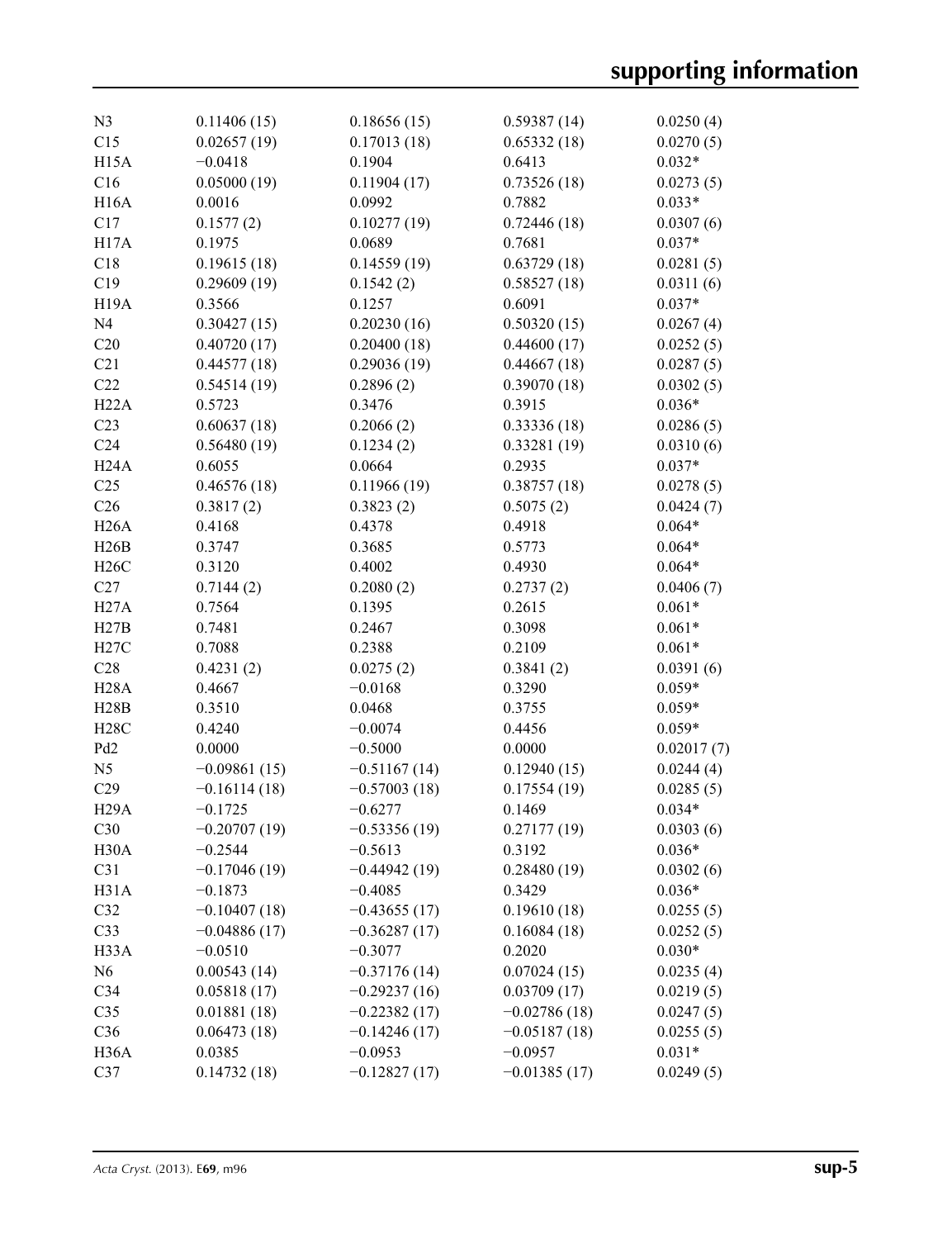| C38               | 0.18579(18)  | $-0.19909(17)$ | 0.04811(18)    | 0.0261(5)  |
|-------------------|--------------|----------------|----------------|------------|
| H38A              | 0.2433       | $-0.1908$      | 0.0737         | $0.031*$   |
| C39               | 0.14350(18)  | $-0.28187(17)$ | 0.07435(18)    | 0.0254(5)  |
| C40               | $-0.0703(2)$ | $-0.2361(2)$   | $-0.0715(2)$   | 0.0368(6)  |
| H <sub>40</sub> A | $-0.1266$    | $-0.2513$      | $-0.0197$      | $0.055*$   |
| H40B              | $-0.0456$    | $-0.2910$      | $-0.1211$      | $0.055*$   |
| H <sub>40</sub> C | $-0.0969$    | $-0.1742$      | $-0.1022$      | $0.055*$   |
| C <sub>41</sub>   | 0.1938(2)    | $-0.03800(19)$ | $-0.0373(2)$   | 0.0341(6)  |
| H <sub>41</sub> A | 0.1422       | 0.0159         | $-0.0575$      | $0.051*$   |
| H41B              | 0.2565       | $-0.0556$      | $-0.0908$      | $0.051*$   |
| H <sub>41</sub> C | 0.2128       | $-0.0157$      | 0.0210         | $0.051*$   |
| C42               | 0.1889(2)    | $-0.3563(2)$   | 0.1422(2)      | 0.0441(7)  |
| H <sub>42</sub> A | 0.2078       | $-0.4234$      | 0.1112         | $0.066*$   |
| H42B              | 0.1368       | $-0.3549$      | 0.2039         | $0.066*$   |
| H <sub>42</sub> C | 0.2515       | $-0.3389$      | 0.1555         | $0.066*$   |
| Pd3               | 0.5000       | 0.0000         | 0.0000         | 0.02059(7) |
| N7                | 0.38702(15)  | $-0.02108(14)$ | 0.11542(14)    | 0.0245(4)  |
| C43               | 0.35456(19)  | $-0.09420(18)$ | 0.16945(17)    | 0.0271(5)  |
| H <sub>43</sub> A | 0.3903       | $-0.1625$      | 0.1626         | $0.033*$   |
| C44               | 0.26070(19)  | $-0.0556(2)$   | 0.23723(19)    | 0.0318(6)  |
| H44A              | 0.2218       | $-0.0924$      | 0.2834         | $0.038*$   |
| C45               | 0.23511(19)  | 0.0468(2)      | 0.22423(18)    | 0.0316(6)  |
| H <sub>45</sub> A | 0.1757       | 0.0937         | 0.2599         | $0.038*$   |
| C46               | 0.31405(18)  | 0.06689(18)    | 0.14846(18)    | 0.0253(5)  |
| C47               | 0.33221(18)  | 0.15209(17)    | 0.09806(18)    | 0.0257(5)  |
| H <sub>47</sub> A | 0.2865       | 0.2155         | 0.1170         | $0.031*$   |
| N8                | 0.41321(15)  | 0.14272(14)    | 0.02451(14)    | 0.0238(4)  |
| C48               | 0.43127(17)  | 0.22895(16)    | $-0.02939(17)$ | 0.0240(5)  |
| C49               | 0.49587(18)  | 0.28507(17)    | $-0.00173(18)$ | 0.0255(5)  |
| C50               | 0.5119(2)    | 0.36819(18)    | $-0.05528(19)$ | 0.0311(6)  |
| H <sub>50</sub> A | 0.5557       | 0.4071         | $-0.0376$      | $0.037*$   |
| C51               | 0.4655(2)    | 0.39644(19)    | $-0.1345(2)$   | 0.0345(6)  |
| C52               | 0.4029(2)    | 0.33834(19)    | $-0.1598(2)$   | 0.0329(6)  |
| H52A              | 0.3703       | 0.3572         | $-0.2129$      | $0.040*$   |
| C53               | 0.38611(18)  | 0.25320(18)    | $-0.10975(18)$ | 0.0271(5)  |
| C <sub>54</sub>   | 0.5471(2)    | 0.2539(2)      | 0.0824(2)      | 0.0348(6)  |
| H54A              | 0.6007       | 0.2919         | 0.0829         | $0.052*$   |
| H54B              | 0.5799       | 0.1824         | 0.0749         | $0.052*$   |
| H54C              | 0.4942       | 0.2671         | 0.1443         | $0.052*$   |
| C55               | 0.4836(3)    | 0.4871(2)      | $-0.1916(2)$   | 0.0506(8)  |
| H <sub>55</sub> A | 0.5009       | 0.4699         | $-0.2620$      | $0.076*$   |
| H55B              | 0.5418       | 0.5097         | $-0.1743$      | $0.076*$   |
| H <sub>55C</sub>  | 0.4200       | 0.5405         | $-0.1756$      | $0.076*$   |
| C56               | 0.3241(2)    | 0.1878(2)      | $-0.1442(2)$   | 0.0394(6)  |
| H <sub>56</sub> A | 0.2689       | 0.1764         | $-0.0892$      | $0.059*$   |
| H56B              | 0.3707       | 0.1236         | $-0.1698$      | $0.059*$   |
| H <sub>56</sub> C | 0.2922       | 0.2207         | $-0.1962$      | $0.059*$   |
|                   |              |                |                |            |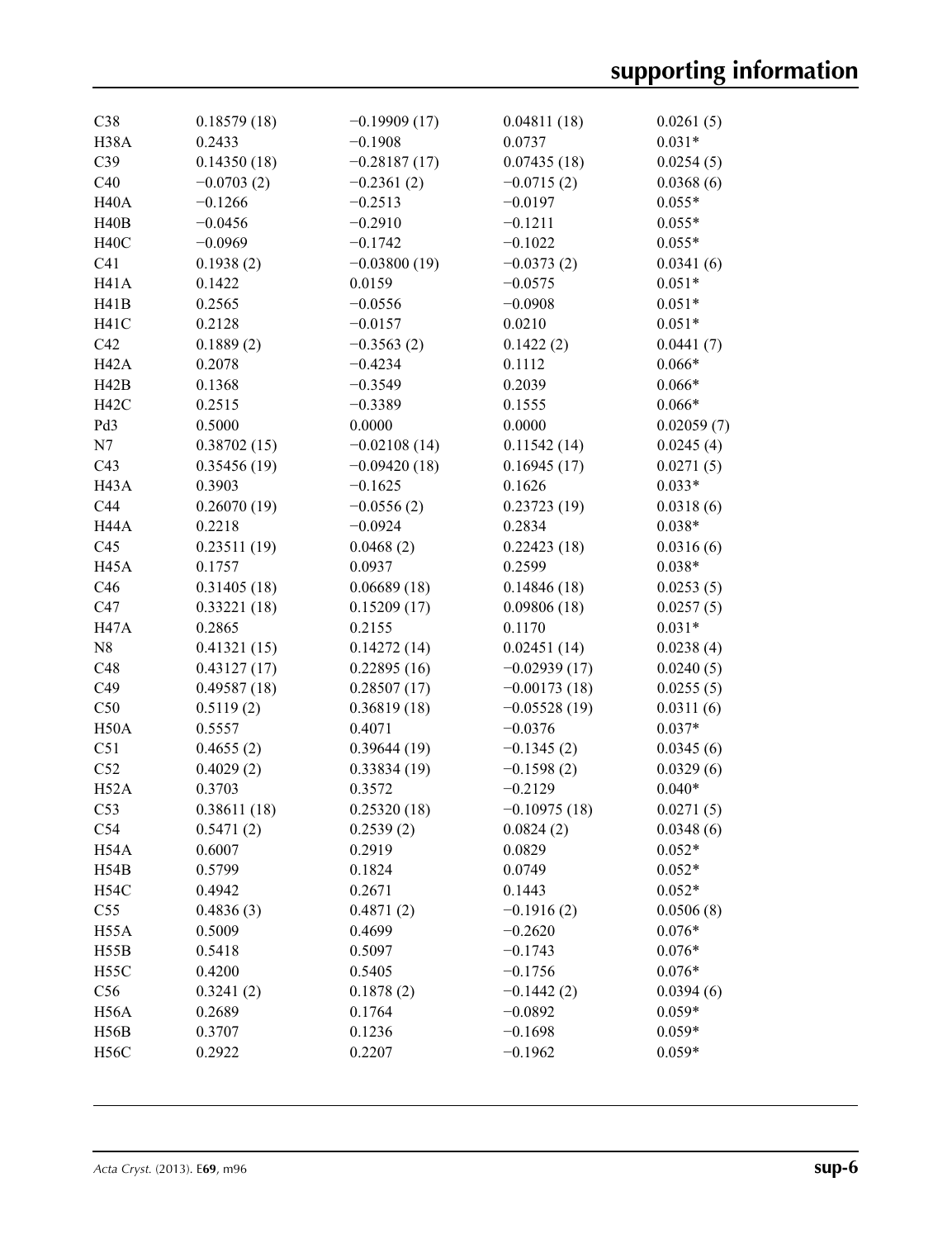*Atomic displacement parameters (Å2 )*

|                 | $U^{11}$    | $U^{22}$    | $U^{33}$    | $U^{12}$      | $U^{13}$       | $U^{23}$      |
|-----------------|-------------|-------------|-------------|---------------|----------------|---------------|
| Pd1             | 0.01597(9)  | 0.02503(10) | 0.02050(10) | $-0.00485(7)$ | $-0.00405(7)$  | 0.00239(7)    |
| N1              | 0.0179(9)   | 0.0202(9)   | 0.0258(10)  | $-0.0006(7)$  | $-0.0073(8)$   | $-0.0013(8)$  |
| C1              | 0.0224(11)  | 0.0279(12)  | 0.0239(12)  | $-0.0055(10)$ | $-0.0047(9)$   | 0.0010(10)    |
| C2              | 0.0271(12)  | 0.0247(12)  | 0.0266(13)  | $-0.0071(10)$ | $-0.0032(10)$  | 0.0022(10)    |
| C <sub>3</sub>  | 0.0273(12)  | 0.0208(11)  | 0.0285(13)  | $-0.0044(10)$ | $-0.0094(10)$  | 0.0020(9)     |
| C4              | 0.0236(11)  | 0.0206(11)  | 0.0241(12)  | $-0.0043(9)$  | $-0.0069(9)$   | $-0.0005(9)$  |
| N2              | 0.0170(9)   | 0.0246(10)  | 0.0256(11)  | $-0.0055(8)$  | $-0.0058(8)$   | 0.0010(8)     |
| C <sub>5</sub>  | 0.0209(11)  | 0.0230(11)  | 0.0293(13)  | $-0.0039(9)$  | $-0.0087(10)$  | $-0.0009(10)$ |
| C6              | 0.0167(10)  | 0.0300(12)  | 0.0253(12)  | $-0.0059(9)$  | $-0.0067(9)$   | 0.0021(10)    |
| C7              | 0.0240(12)  | 0.0269(12)  | 0.0295(13)  | $-0.0032(10)$ | $-0.0058(10)$  | $-0.0004(10)$ |
| C8              | 0.0239(12)  | 0.0324(13)  | 0.0320(14)  | $-0.0005(10)$ | 0.0003(10)     | $-0.0002(11)$ |
| C9              | 0.0202(11)  | 0.0425(15)  | 0.0279(13)  | $-0.0083(11)$ | $-0.0050(10)$  | 0.0089(11)    |
| C10             | 0.0305(13)  | 0.0359(14)  | 0.0356(15)  | $-0.0171(11)$ | $-0.0072(11)$  | 0.0009(11)    |
| C11             | 0.0248(12)  | 0.0347(14)  | 0.0278(13)  | $-0.0109(10)$ | $-0.0048(10)$  | $-0.0040(10)$ |
| C12             | 0.0390(15)  | 0.0328(15)  | 0.059(2)    | $-0.0103(12)$ | 0.0029(14)     | $-0.0136(13)$ |
| C13             | 0.0280(14)  | 0.0587(19)  | 0.0416(17)  | $-0.0144(13)$ | $-0.0027(12)$  | 0.0142(14)    |
| C14             | 0.0412(16)  | 0.0433(17)  | 0.059(2)    | $-0.0170(14)$ | 0.0047(14)     | $-0.0226(15)$ |
| N <sub>3</sub>  | 0.0237(10)  | 0.0282(10)  | 0.0235(10)  | $-0.0063(8)$  | $-0.0058(8)$   | 0.0027(8)     |
| C15             | 0.0246(12)  | 0.0270(12)  | 0.0288(13)  | $-0.0099(10)$ | $-0.0009(10)$  | $-0.0017(10)$ |
| C16             | 0.0336(13)  | 0.0237(12)  | 0.0242(13)  | $-0.0125(10)$ | 0.0002(10)     | 0.0017(10)    |
| C17             | 0.0355(14)  | 0.0314(13)  | 0.0258(13)  | $-0.0087(11)$ | $-0.0074(11)$  | 0.0056(10)    |
| C18             | 0.0250(12)  | 0.0340(13)  | 0.0257(13)  | $-0.0068(10)$ | $-0.0068(10)$  | 0.0062(10)    |
| C19             | 0.0242(12)  | 0.0412(15)  | 0.0293(14)  | $-0.0055(11)$ | $-0.0110(10)$  | 0.0074(11)    |
| N <sub>4</sub>  | 0.0181(9)   | 0.0361(11)  | 0.0263(11)  | $-0.0058(8)$  | $-0.0068(8)$   | 0.0071(9)     |
| C20             | 0.0165(11)  | 0.0352(13)  | 0.0245(12)  | $-0.0046(10)$ | $-0.0076(9)$   | 0.0075(10)    |
| C21             | 0.0229(12)  | 0.0362(14)  | 0.0263(13)  | $-0.0044(10)$ | $-0.0064(10)$  | 0.0010(11)    |
| C22             | 0.0274(12)  | 0.0362(14)  | 0.0298(14)  | $-0.0134(11)$ | $-0.0060(10)$  | 0.0006(11)    |
| C23             | 0.0232(12)  | 0.0387(14)  | 0.0238(13)  | $-0.0069(11)$ | $-0.0053(10)$  | 0.0025(10)    |
| C <sub>24</sub> | 0.0259(12)  | 0.0347(14)  | 0.0293(14)  | $-0.0026(11)$ | $-0.0037(10)$  | $-0.0023(11)$ |
| C <sub>25</sub> | 0.0235(12)  | 0.0331(13)  | 0.0290(13)  | $-0.0063(10)$ | $-0.0107(10)$  | 0.0052(10)    |
| C <sub>26</sub> | 0.0331(14)  | 0.0431(16)  | 0.0480(18)  | $-0.0103(13)$ | $-0.0008(13)$  | $-0.0081(13)$ |
| C27             | 0.0271(13)  | 0.0516(17)  | 0.0391(16)  | $-0.0104(12)$ | 0.0023(12)     | $-0.0009(13)$ |
| C28             | 0.0321(14)  | 0.0371(15)  | 0.0499(18)  | $-0.0107(12)$ | $-0.0097(13)$  | 0.0010(13)    |
| Pd <sub>2</sub> | 0.01905(12) | 0.01752(12) | 0.02423(14) | $-0.00706(9)$ | $-0.00241(10)$ | $-0.00192(9)$ |
| N <sub>5</sub>  | 0.0224(10)  | 0.0228(10)  | 0.0270(11)  | $-0.0076(8)$  | $-0.0012(8)$   | $-0.0013(8)$  |
| C29             | 0.0246(12)  | 0.0249(12)  | 0.0362(14)  | $-0.0088(10)$ | $-0.0042(10)$  | 0.0009(10)    |
| C30             | 0.0238(12)  | 0.0318(13)  | 0.0327(14)  | $-0.0077(10)$ | 0.0003(10)     | 0.0059(11)    |
| C31             | 0.0275(12)  | 0.0304(13)  | 0.0288(14)  | $-0.0039(10)$ | $-0.0003(10)$  | $-0.0039(10)$ |
| C32             | 0.0230(11)  | 0.0237(12)  | 0.0281(13)  | $-0.0050(9)$  | $-0.0024(10)$  | $-0.0049(10)$ |
| C33             | 0.0235(11)  | 0.0231(12)  | 0.0283(13)  | $-0.0052(9)$  | $-0.0042(10)$  | $-0.0063(10)$ |
| N <sub>6</sub>  | 0.0228(10)  | 0.0204(9)   | 0.0288(11)  | $-0.0076(8)$  | $-0.0055(8)$   | $-0.0026(8)$  |
| C <sub>34</sub> | 0.0229(11)  | 0.0160(10)  | 0.0262(12)  | $-0.0058(9)$  | $-0.0025(9)$   | $-0.0044(9)$  |
| C <sub>35</sub> | 0.0252(12)  | 0.0219(11)  | 0.0268(13)  | $-0.0040(9)$  | $-0.0064(10)$  | $-0.0049(9)$  |
| C36             | 0.0298(12)  | 0.0199(11)  | 0.0265(13)  | $-0.0041(10)$ | $-0.0076(10)$  | 0.0027(9)     |
| C37             | 0.0288(12)  | 0.0199(11)  | 0.0256(13)  | $-0.0078(10)$ | $-0.0030(10)$  | $-0.0004(9)$  |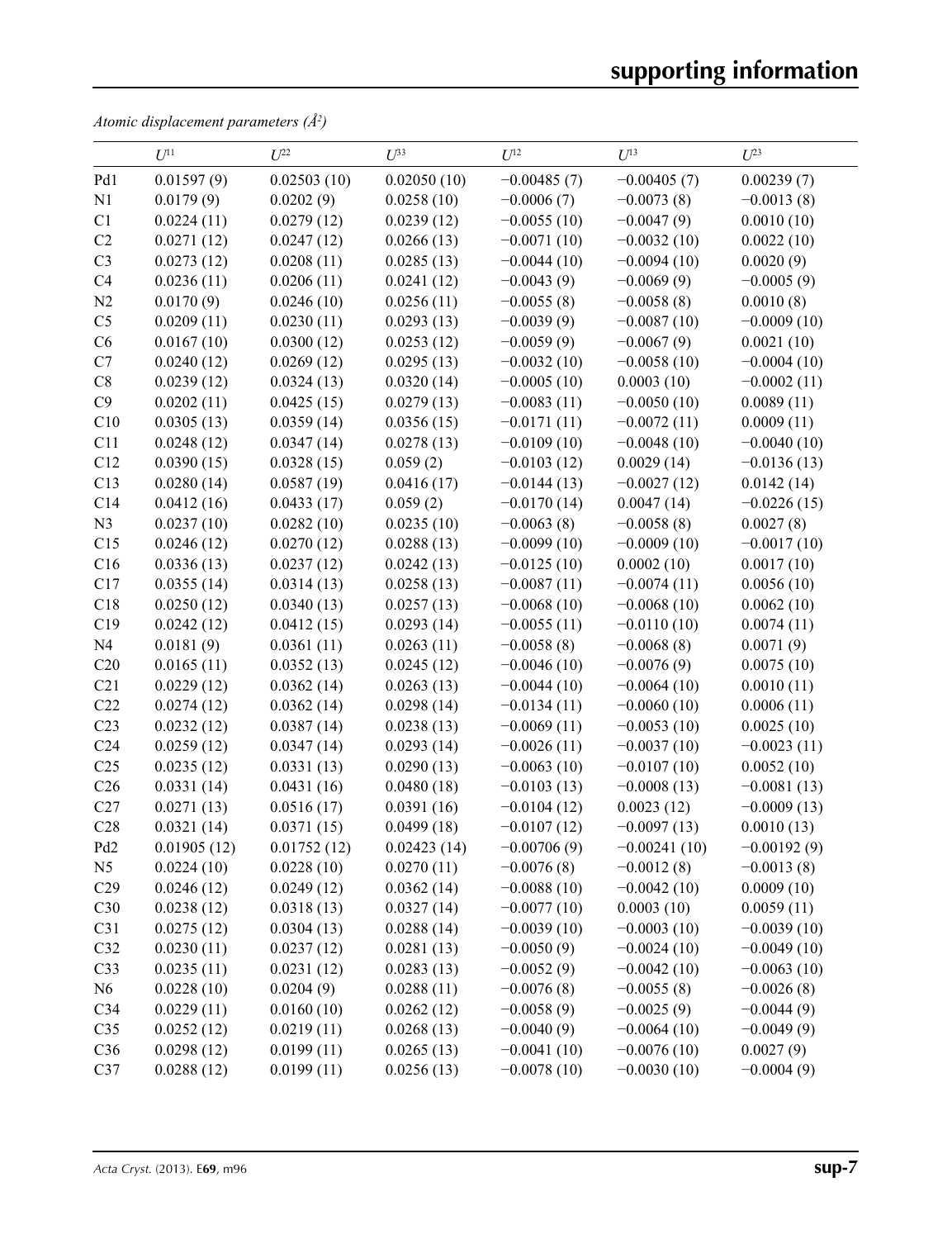| C38             | 0.0245(12)  | 0.0273(12)  | 0.0296(13)  | $-0.0111(10)$ | $-0.0074(10)$  | 0.0003(10)    |
|-----------------|-------------|-------------|-------------|---------------|----------------|---------------|
| C39             | 0.0233(11)  | 0.0247(12)  | 0.0298(13)  | $-0.0077(10)$ | $-0.0070(10)$  | 0.0032(10)    |
| C40             | 0.0367(14)  | 0.0328(14)  | 0.0473(17)  | $-0.0091(12)$ | $-0.0217(13)$  | 0.0018(12)    |
| C <sub>41</sub> | 0.0396(14)  | 0.0268(13)  | 0.0386(15)  | $-0.0151(11)$ | $-0.0070(12)$  | 0.0052(11)    |
| C42             | 0.0391(15)  | 0.0451(17)  | 0.059(2)    | $-0.0195(13)$ | $-0.0251(14)$  | 0.0239(15)    |
| Pd <sub>3</sub> | 0.01993(12) | 0.01823(12) | 0.02178(13) | $-0.00241(9)$ | $-0.00277(10)$ | 0.00014(9)    |
| N7              | 0.0244(10)  | 0.0237(10)  | 0.0240(11)  | $-0.0041(8)$  | $-0.0035(8)$   | $-0.0016(8)$  |
| C <sub>43</sub> | 0.0310(13)  | 0.0271(12)  | 0.0243(13)  | $-0.0075(10)$ | $-0.0071(10)$  | 0.0023(10)    |
| C <sub>44</sub> | 0.0292(13)  | 0.0385(14)  | 0.0286(14)  | $-0.0133(11)$ | $-0.0031(11)$  | 0.0057(11)    |
| C <sub>45</sub> | 0.0236(12)  | 0.0393(14)  | 0.0270(13)  | $-0.0026(11)$ | 0.0002(10)     | $-0.0027(11)$ |
| C46             | 0.0213(11)  | 0.0272(12)  | 0.0259(13)  | $-0.0030(10)$ | $-0.0042(9)$   | $-0.0029(10)$ |
| C47             | 0.0223(11)  | 0.0230(12)  | 0.0299(13)  | $-0.0008(9)$  | $-0.0063(10)$  | $-0.0029(10)$ |
| N8              | 0.0237(10)  | 0.0188(9)   | 0.0278(11)  | $-0.0021(8)$  | $-0.0064(8)$   | 0.0003(8)     |
| C48             | 0.0226(11)  | 0.0184(11)  | 0.0277(13)  | $-0.0005(9)$  | $-0.0027(10)$  | $-0.0009(9)$  |
| C49             | 0.0219(11)  | 0.0233(12)  | 0.0292(13)  | $-0.0010(9)$  | $-0.0054(10)$  | $-0.0048(10)$ |
| C50             | 0.0303(13)  | 0.0250(12)  | 0.0377(15)  | $-0.0094(10)$ | $-0.0037(11)$  | $-0.0041(11)$ |
| C51             | 0.0340(14)  | 0.0254(13)  | 0.0398(16)  | $-0.0036(11)$ | $-0.0027(12)$  | 0.0013(11)    |
| C <sub>52</sub> | 0.0357(14)  | 0.0300(13)  | 0.0326(14)  | $-0.0039(11)$ | $-0.0106(11)$  | 0.0060(11)    |
| C <sub>53</sub> | 0.0264(12)  | 0.0247(12)  | 0.0310(13)  | $-0.0058(10)$ | $-0.0078(10)$  | $-0.0009(10)$ |
| C <sub>54</sub> | 0.0304(13)  | 0.0380(15)  | 0.0366(15)  | $-0.0048(11)$ | $-0.0115(11)$  | $-0.0021(12)$ |
| C <sub>55</sub> | 0.062(2)    | 0.0334(16)  | 0.057(2)    | $-0.0176(15)$ | $-0.0088(16)$  | 0.0127(14)    |
| C56             | 0.0426(16)  | 0.0416(16)  | 0.0424(17)  | $-0.0166(13)$ | $-0.0199(13)$  | 0.0019(13)    |
|                 |             |             |             |               |                |               |

# *Geometric parameters (Å, º)*

| $Pd1 - N3$         | 2.0189(19) | $Pd2 - N6$   | 2.0530(19)  |
|--------------------|------------|--------------|-------------|
| $Pd1 - N1$         | 2.0220(19) | $Pd2 - N6$   | 2.0531(19)  |
| $Pd1 - N2$         | 2.0429(18) | $N5 - C29$   | 1.344(3)    |
| $Pd1 - N4$         | 2.0488(19) | $N5 - C32$   | 1.380(3)    |
| $N1 - C1$          | 1.336(3)   | $C29 - C30$  | 1.398(4)    |
| $N1 - C4$          | 1.382(3)   | $C29 - H29A$ | 0.9500      |
| $C1 - C2$          | 1.403(3)   | $C30 - C31$  | 1.382(4)    |
| Cl <sub>–H1A</sub> | 0.9500     | $C30$ —H30A  | 0.9500      |
| $C2-C3$            | 1.395(3)   | $C31 - C32$  | 1.391(3)    |
| $C2 - H2A$         | 0.9500     | $C31-H31A$   | 0.9500      |
| $C3-C4$            | 1.390(3)   | $C32-C33$    | 1.405(3)    |
| $C3$ —H3A          | 0.9500     | $C33 - N6$   | 1.306(3)    |
| $C4 - C5$          | 1.410(3)   | $C33$ —H33A  | 0.9500      |
| $N2-C5$            | 1.307(3)   | $N6 - C34$   | 1.445(3)    |
| $N2-C6$            | 1.441(3)   | $C34 - C39$  | 1.396(3)    |
| $C5 - H5A$         | 0.9500     | $C34 - C35$  | 1.401 $(3)$ |
| $C6 - C11$         | 1.387(3)   | $C35-C36$    | 1.395(3)    |
| $C6-C7$            | 1.394(3)   | $C35 - C40$  | 1.501(3)    |
| $C7-C8$            | 1.395(3)   | $C36-C37$    | 1.384(3)    |
| $C7 - C12$         | 1.500(4)   | $C36 - H36A$ | 0.9500      |
| $C8-C9$            | 1.380(4)   | $C37-C38$    | 1.385(3)    |
| $C8 - H8A$         | 0.9500     | $C37 - C41$  | 1.509(3)    |
| $C9 - C10$         | 1.388(4)   | $C38 - C39$  | 1.390(3)    |
|                    |            |              |             |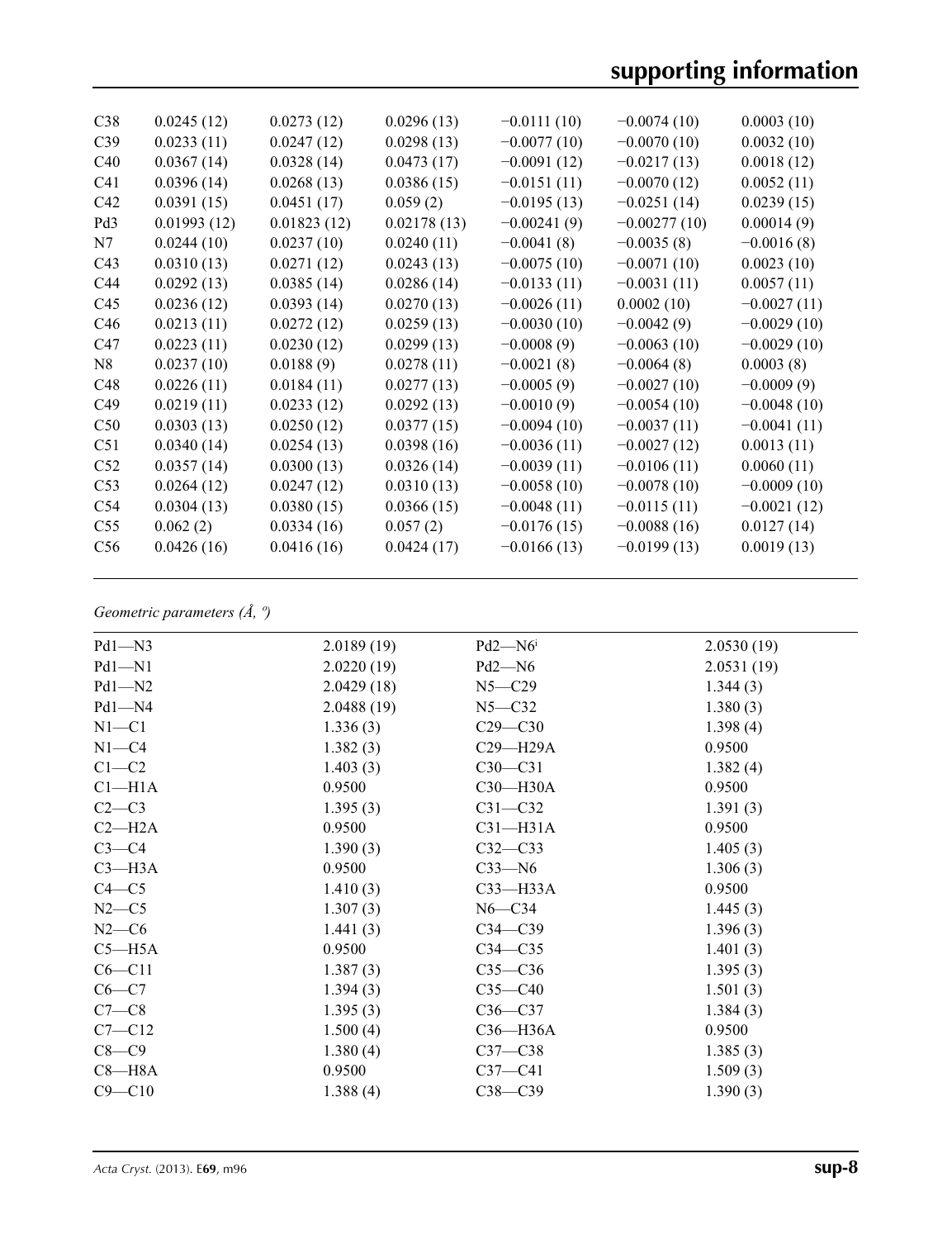| $C9 - C13$                         | 1.510(3)   | C38-H38A                 | 0.9500     |
|------------------------------------|------------|--------------------------|------------|
| $C10 - C11$                        | 1.397(3)   | $C39 - C42$              | 1.507(3)   |
| $C10 - H10A$                       | 0.9500     | $C40 - H40A$             | 0.9800     |
| $C11 - C14$                        | 1.499(4)   | $C40 - H40B$             | 0.9800     |
| $C12 - H12A$                       | 0.9800     | C40-H40C                 | 0.9800     |
| $C12 - H12B$                       | 0.9800     | $C41 - H41A$             | 0.9800     |
| $C12 - H12C$                       | 0.9800     | $C41 - H41B$             | 0.9800     |
| $C13 - H13A$                       | 0.9800     | $C41 - H41C$             | 0.9800     |
| $C13 - H13B$                       | 0.9800     | $C42 - H42A$             | 0.9800     |
| C13-H13C                           | 0.9800     | $C42 - H42B$             | 0.9800     |
| $C14 - H14A$                       | 0.9800     | C42-H42C                 | 0.9800     |
| $C14 - H14B$                       | 0.9800     | Pd3-N7                   | 2.0202(19) |
| $C14 - H14C$                       | 0.9800     | $Pd3 - N7$ <sup>ii</sup> | 2.0203(19) |
| $N3 - C15$                         | 1.341(3)   | $Pd3 - N8$               | 2.0363(18) |
| $N3 - C18$                         | 1.384(3)   | $Pd3 - N8$ <sup>ii</sup> | 2.0363(18) |
| $C15 - C16$                        | 1.395(3)   | $N7 - C43$               | 1.340(3)   |
| $C15 - H15A$                       | 0.9500     | $N7 - C46$               | 1.386(3)   |
| $C16 - C17$                        | 1.388(3)   | $C43-C44$                | 1.397(3)   |
| $C16 - H16A$                       | 0.9500     | C43-H43A                 | 0.9500     |
| $C17 - C18$                        | 1.390(3)   | $C44-C45$                | 1.392(4)   |
| $C17 - H17A$                       | 0.9500     | C44-H44A                 | 0.9500     |
| $C18 - C19$                        | 1.406(3)   | $C45-C46$                | 1.394(3)   |
| $C19 - N4$                         | 1.312(3)   | $C45 - H45A$             | 0.9500     |
| C19-H19A                           | 0.9500     | $C46-C47$                | 1.398(3)   |
| $N4 - C20$                         | 1.439(3)   | $C47 - N8$               | 1.304(3)   |
| $C20 - C21$                        | 1.397(4)   | C47-H47A                 | 0.9500     |
| $C20-C25$                          | 1.402(4)   | $N8 - C48$               | 1.432(3)   |
| $C21 - C22$                        | 1.386(3)   | $C48 - C53$              | 1.396(3)   |
| $C21 - C26$                        | 1.510(4)   | $C48 - C49$              | 1.398(3)   |
| $C22-C23$                          | 1.391(4)   | $C49 - C50$              | 1.387(3)   |
| $C22-H22A$                         | 0.9500     | $C49 - C54$              | 1.503(3)   |
| $C23-C24$                          | 1.380(4)   | $C50-C51$                | 1.399(4)   |
| $C23 - C27$                        | 1.508(3)   | $C50 - H50A$             | 0.9500     |
| $C24 - C25$                        | 1.390(3)   | $C51 - C52$              | 1.382(4)   |
| $C24 - H24A$                       | 0.9500     | $C51 - C55$              | 1.506(4)   |
| $C25-C28$                          | 1.507(4)   | $C52-C53$                | 1.390(3)   |
| $C26 - H26A$                       | 0.9800     | $C52 - H52A$             | 0.9500     |
| $C26 - H26B$                       | 0.9800     | $C53-C56$                | 1.504(4)   |
| C <sub>26</sub> -H <sub>26</sub> C | 0.9800     | $C54 - H54A$             | 0.9800     |
| $C27 - H27A$                       | 0.9800     | $C54 - H54B$             | 0.9800     |
| $C27 - H27B$                       | 0.9800     | C54-H54C                 | 0.9800     |
| C27-H27C                           | 0.9800     | $C55 - H55A$             | 0.9800     |
| $C28 - H28A$                       | 0.9800     | $C55 - H55B$             | 0.9800     |
| $C28 - H28B$                       | 0.9800     | $C55 - H55C$             | 0.9800     |
| C28-H28C                           | 0.9800     | C56-H56A                 | 0.9800     |
| $Pd2 - N5$                         | 2.0180(19) | $C56 - H56B$             | 0.9800     |
| Pd2-N5                             | 2.0180(19) | C56-H56C                 | 0.9800     |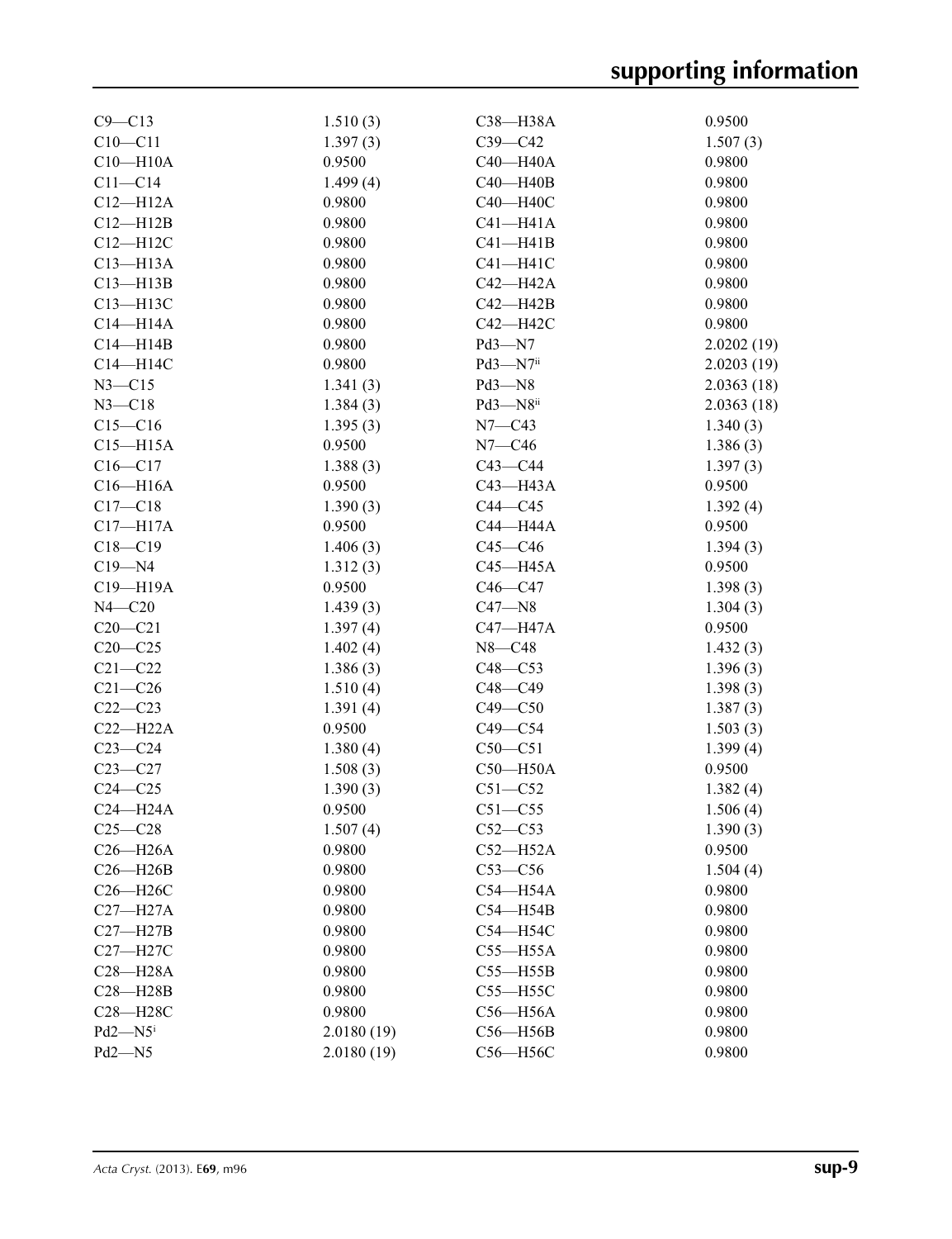| $N3$ -Pd1- $N1$    | 178.92(8)  | $N5^i$ -Pd2- $N6$            | 99.19 (8)  |
|--------------------|------------|------------------------------|------------|
| $N3$ -Pd1- $N2$    | 99.02 (8)  | $N5 - Pd2 - N6$              | 80.82(8)   |
| $N1 - Pd1 - N2$    | 80.86(7)   | $N6$ <sup>i</sup> -Pd2- $N6$ | 180.0      |
| $N3$ -Pd1- $N4$    | 80.96(8)   | $C29 - N5 - C32$             | 106.6(2)   |
| $N1 - Pd1 - N4$    | 99.19(7)   | $C29 - N5 - Pd2$             | 141.48(18) |
| $N2$ -Pd1- $N4$    | 178.66(8)  | $C32 - N5 - Pd2$             | 111.90(15) |
| $C1 - N1 - C4$     | 107.20(19) | $N5 - C29 - C30$             | 110.2(2)   |
| $Cl-M1-Pd1$        | 140.47(16) | N5-C29-H29A                  | 124.9      |
| $C4 - N1 - Pd1$    | 111.95(14) | $C30-C29-H29A$               | 124.9      |
| $N1-C1-C2$         | 110.1(2)   | $C31 - C30 - C29$            | 107.0(2)   |
| $N1-C1-H1A$        | 124.9      | C31-C30-H30A                 | 126.5      |
| $C2-C1-H1A$        | 124.9      | C29-C30-H30A                 | 126.5      |
| $C3-C2-C1$         | 106.8(2)   | C30-C31-C32                  | 106.5(2)   |
| $C3-C2-H2A$        | 126.6      | $C30-C31-H31A$               | 126.8      |
| $C1-C2-H2A$        | 126.6      | $C32-C31-H31A$               | 126.8      |
| $C4-C3-C2$         | 106.2(2)   | $N5 - C32 - C31$             | 109.8(2)   |
| $C4-C3-H3A$        | 126.9      | $N5 - C32 - C33$             | 116.1(2)   |
| $C2-C3-H3A$        | 126.9      | $C31 - C32 - C33$            | 134.1(2)   |
| $N1-C4-C3$         | 109.68(19) | N6-C33-C32                   | 118.6(2)   |
| $N1-C4-C5$         | 115.9(2)   | N6-C33-H33A                  | 120.7      |
| $C3-C4-C5$         | 134.3(2)   | $C32 - C33 - H33A$           | 120.7      |
| $C5 - N2 - C6$     | 118.08(19) | $C33 - N6 - C34$             | 116.21(19) |
| $C5 - N2 - Pd1$    | 112.88(15) | $C33 - N6 - Pd2$             | 112.33(15) |
| $C6 - N2 - Pd1$    | 129.02(15) | $C34 - N6 - Pd2$             | 131.46(15) |
| $N2 - C5 - C4$     | 118.4(2)   | $C39 - C34 - C35$            | 121.1(2)   |
| $N2-C5-H5A$        | 120.8      | $C39 - C34 - N6$             | 119.7(2)   |
| $C4-C5-H5A$        | 120.8      | $C35-C34-N6$                 | 119.1(2)   |
| $C11-C6-C7$        | 121.8(2)   | $C36 - C35 - C34$            | 118.2(2)   |
| $C11-C6-N2$        | 119.6(2)   | $C36-C35-C40$                | 120.0(2)   |
| $C7-C6-N2$         | 118.6(2)   | $C34 - C35 - C40$            | 121.8(2)   |
| $C8-C7-C6$         | 117.8(2)   | $C37 - C36 - C35$            | 122.0(2)   |
| $C8-C7-C12$        | 120.7(2)   | C37-C36-H36A                 | 119.0      |
| $C6-C7-C12$        | 121.5(2)   | C35-C36-H36A                 | 119.0      |
| $C9 - C8 - C7$     | 122.3(2)   | C36-C37-C38                  | 118.0(2)   |
| $C9-C8-H8A$        | 118.8      | $C36-C37-C41$                | 121.6(2)   |
| $C7-C8-H8A$        | 118.8      | $C38 - C37 - C41$            | 120.4(2)   |
| $C8 - C9 - C10$    | 118.0(2)   | C37-C38-C39                  | 122.6(2)   |
| $C8 - C9 - C13$    | 120.9(2)   | C37-C38-H38A                 | 118.7      |
| $C10-C9-C13$       | 121.1(3)   | СЗ9-СЗ8-НЗ8А                 | 118.7      |
| $C9 - C10 - C11$   | 122.0(2)   | $C38-C39-C34$                | 118.0(2)   |
| C9-C10-H10A        | 119.0      | $C38-C39-C42$                | 120.0(2)   |
| $C11 - C10 - H10A$ | 119.0      | $C34 - C39 - C42$            | 122.0(2)   |
| $C6 - C11 - C10$   | 118.0(2)   | C35-C40-H40A                 | 109.5      |
| $C6 - C11 - C14$   | 121.3(2)   | C35-C40-H40B                 | 109.5      |
| $C10-C11-C14$      | 120.7(2)   | H40A-C40-H40B                | 109.5      |
| $C7-C12-H12A$      | 109.5      | СЗ5-С40-Н40С                 | 109.5      |
| $C7-C12-H12B$      | 109.5      | H40A-C40-H40C                | 109.5      |
| H12A-C12-H12B      | 109.5      | H40B-C40-H40C                | 109.5      |
|                    |            |                              |            |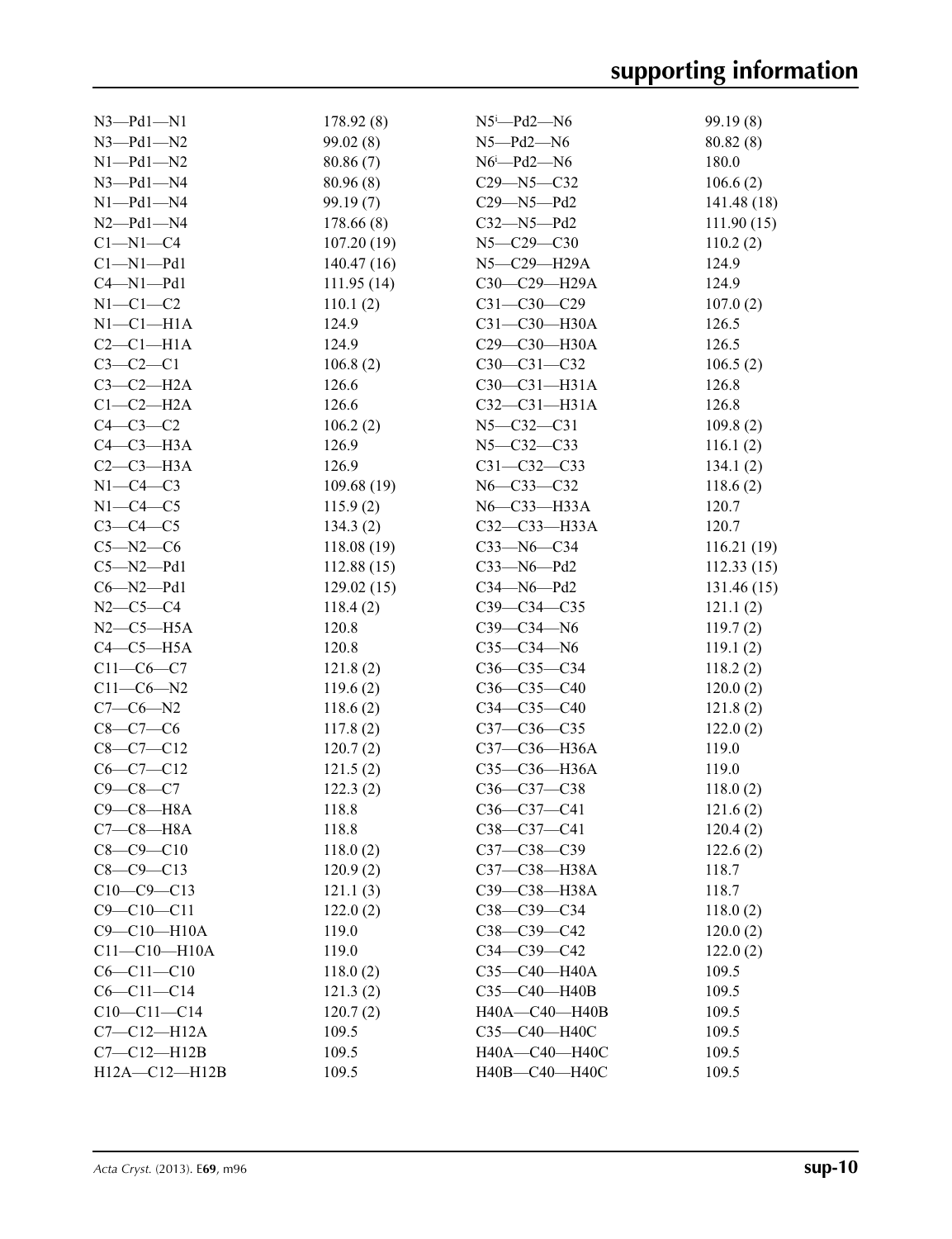| $C7-C12-H12C$       | 109.5      | $C37 - C41 - H41A$                | 109.5      |
|---------------------|------------|-----------------------------------|------------|
| $H12A - C12 - H12C$ | 109.5      | $C37 - C41 - H41B$                | 109.5      |
| $H12B - C12 - H12C$ | 109.5      | H41A-C41-H41B                     | 109.5      |
| C9-C13-H13A         | 109.5      | C37-C41-H41C                      | 109.5      |
| $C9 - C13 - H13B$   | 109.5      | H41A-C41-H41C                     | 109.5      |
| H13A-C13-H13B       | 109.5      | H41B-C41-H41C                     | 109.5      |
| C9-C13-H13C         | 109.5      | C39—C42—H42A                      | 109.5      |
| $H13A - C13 - H13C$ | 109.5      | $C39 - C42 - H42B$                | 109.5      |
| $H13B - C13 - H13C$ | 109.5      | H42A—C42—H42B                     | 109.5      |
| $C11 - C14 - H14A$  | 109.5      | C39-C42-H42C                      | 109.5      |
| $C11-C14-H14B$      | 109.5      | H42A-C42-H42C                     | 109.5      |
| $H14A - C14 - H14B$ | 109.5      | H42B-C42-H42C                     | 109.5      |
| $C11 - C14 - H14C$  | 109.5      | $N7 - Pd3 - N7$ <sup>ii</sup>     | 180.0      |
| H14A-C14-H14C       | 109.5      | N7—Pd3—N8                         | 80.54(8)   |
| $H14B - C14 - H14C$ | 109.5      | $N7^{ii}$ — $Pd3$ — $N8$          | 99.46(8)   |
| $C15 - N3 - C18$    | 106.8(2)   | $N7$ — $Pd3$ — $N8$ <sup>ii</sup> | 99.46(8)   |
|                     | 141.05(17) |                                   |            |
| $C15 - N3 - Pd1$    |            | $N7^{ii}$ — $Pd3$ — $N8^{ii}$     | 80.54(8)   |
| $C18 - N3 - Pd1$    | 112.17(15) | N8—Pd3—N8 <sup>ii</sup>           | 180.0      |
| $N3 - C15 - C16$    | 110.5(2)   | C43—N7—C46                        | 106.89(19) |
| $N3$ –C15–H15A      | 124.8      | C43—N7—Pd3                        | 140.86(16) |
| $C16 - C15 - H15A$  | 124.8      | C46—N7—Pd3                        | 112.13(15) |
| $C17-C16-C15$       | 106.7(2)   | N7—C43—C44                        | 110.3(2)   |
| $C17 - C16 - H16A$  | 126.7      | N7—C43—H43A                       | 124.8      |
| $C15-C16-H16A$      | 126.7      | $C44 - C43 - H43A$                | 124.8      |
| $C16-C17-C18$       | 106.7(2)   | $C45-C44-C43$                     | 107.0(2)   |
| $C16 - C17 - H17A$  | 126.7      | C45-C44-H44A                      | 126.5      |
| C18-C17-H17A        | 126.7      | С43—С44—Н44А                      | 126.5      |
| $N3 - C18 - C17$    | 109.4(2)   | $C44 - C45 - C46$                 | 106.3(2)   |
| $N3 - C18 - C19$    | 115.7(2)   | C44—C45—H45A                      | 126.9      |
| $C17 - C18 - C19$   | 134.9(2)   | $C46 - C45 - H45A$                | 126.9      |
| $N4 - C19 - C18$    | 118.8(2)   | N7—C46—C45                        | 109.5(2)   |
| N4-C19-H19A         | 120.6      | N7—C46—C47                        | 115.5(2)   |
| C18-C19-H19A        | 120.6      | C45—C46—C47                       | 134.9(2)   |
| $C19 - N4 - C20$    | 118.7(2)   | N8-C47-C46                        | 118.6(2)   |
| C19—N4—Pd1          | 112.22(16) | N8-C47-H47A                       | 120.7      |
| $C20$ —N4—Pd1       | 128.30(15) | C46-C47-H47A                      | 120.7      |
| $C21 - C20 - C25$   | 121.0(2)   | C47-N8-C48                        | 119.22(19) |
| $C21 - C20 - N4$    | 119.8(2)   | $C47 - N8 - Pd3$                  | 113.16(15) |
| $C25-C20-N4$        | 119.1(2)   | $C48 - N8 - Pd3$                  | 127.61(15) |
| $C22-C21-C20$       | 118.4(2)   | $C53-C48-C49$                     | 121.7(2)   |
| $C22-C21-C26$       | 120.5(2)   | $C53 - C48 - N8$                  | 119.1(2)   |
| $C20-C21-C26$       | 121.1(2)   | C49—C48—N8                        | 119.1(2)   |
| $C21 - C22 - C23$   | 122.2(2)   | $C50-C49-C48$                     | 117.9(2)   |
| $C21 - C22 - H22A$  | 118.9      | $C50-C49-C54$                     | 121.9(2)   |
| C23-C22-H22A        | 118.9      | C48-C49-C54                       | 120.2(2)   |
| $C24 - C23 - C22$   | 117.8(2)   | $C49 - C50 - C51$                 | 122.0(2)   |
| $C24 - C23 - C27$   | 121.3(2)   | C49-C50-H50A                      | 119.0      |
| $C22-C23-C27$       | 120.9(2)   | C51-C50-H50A                      | 119.0      |
|                     |            |                                   |            |